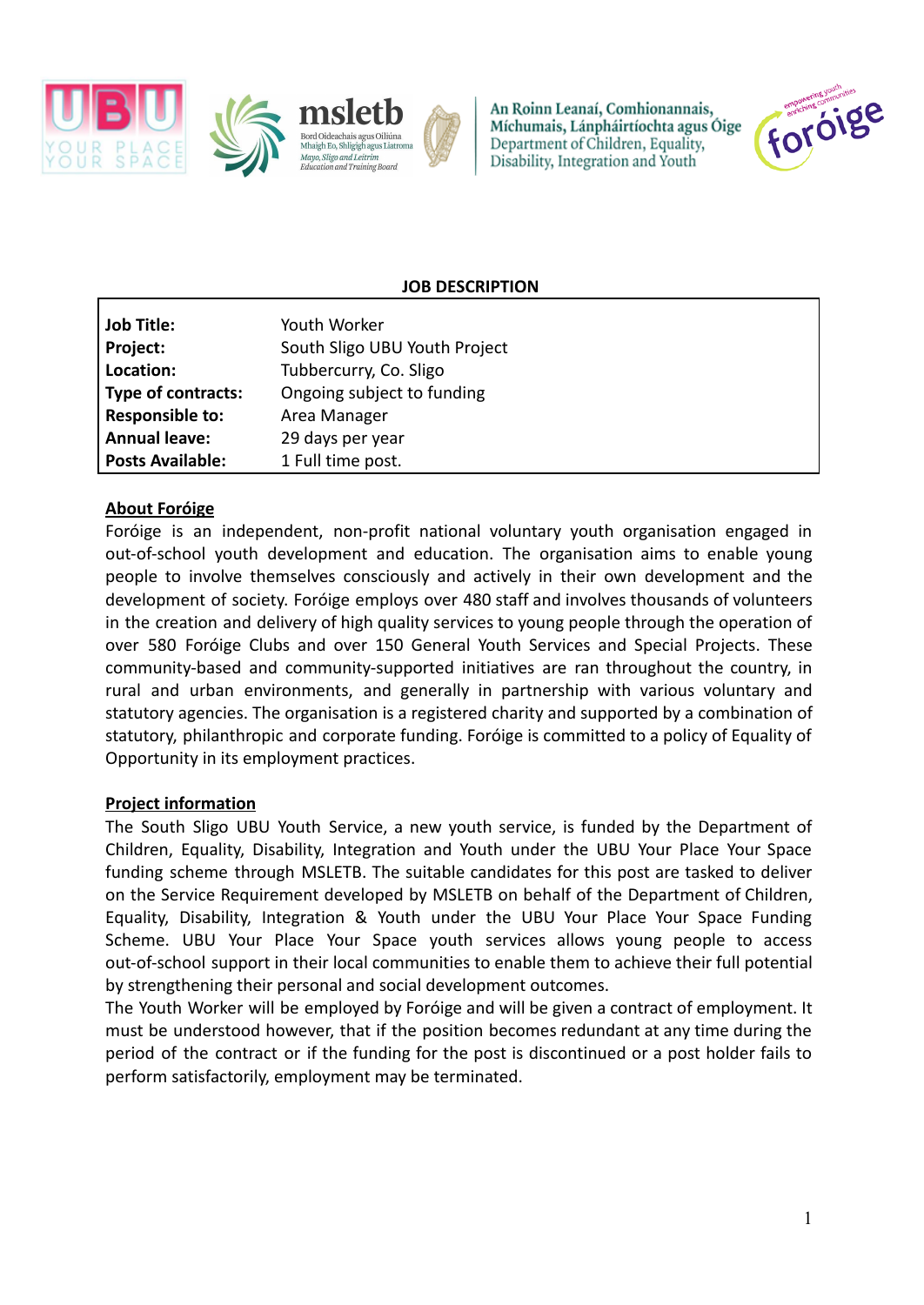**Location(s) of the Service**: The Project will provide youth support in South Sligo with a particular focus initially in the towns of Tubbercurry, Ballymote, Gurteen and Coolaney.

# **Target group(s) for the South Sligo UBU Project:**

Target groups are as set out in the Service Requirement and are in line with the target groups for the UBU scheme, namely:

Young people aged between 10 and 24 years old who are experiencing marginalisation or are disadvantaged or vulnerable are the primary target group for youth services funded by UBU Your Place Your Space. These young people can be from one or any combination of the following groupings:

- Young people experiencing economic, social and cultural disadvantages.
- Young people experiencing marginalisation whose specific circumstances limit their opportunities.
- Young people who are vulnerable or at risk of not flourishing.

In agreement with MSLETB, target groups may change as the work of the service progresses or as new needs emerge.

### **Key Responsibilities**

The duties of the Youth Worker shall be notified by the Board of Foróige and/or their nominee. The function is achieved through fulfilling the main duties outlined below:

Work with the target groups is likely to include informal and non-formal support, such as group work and one-to-one support and interventions. The service must be provided at times that suit the needs of the targeted young people, including in the evenings and at weekends. Initial engagement of such young people by the service will entail close collaboration with schools and other agencies, as well as with the families of the young people themselves. The core responsibilities of the Youth Workers will involve:

- The development of new and innovative programmes and interventions to meet the needs and interests of the young people identified in the catchment area, operated primarily on evenings, on weekends and during school holidays.
- Focusing on developing culturally appropriate interventions in response to the needs of the young people targeted by the project. This requires dynamic and creative approaches to working with diverse groups of young people.
- The engagement of the young people in the co-design of the project and the programmes on offer.
- Ensuring a minimum of 80% of the young people (aged 10 to 24 years) accessing the service are within the target group requiring support or at significant risk.
- Responding to any new and emerging needs as may be identified by MSLETB.
- Ensuring a minimum of 70% of the service effort will be on direct service delivery with young people.
- Utilising evidenced-based interventions and adopting the Logic Model for programme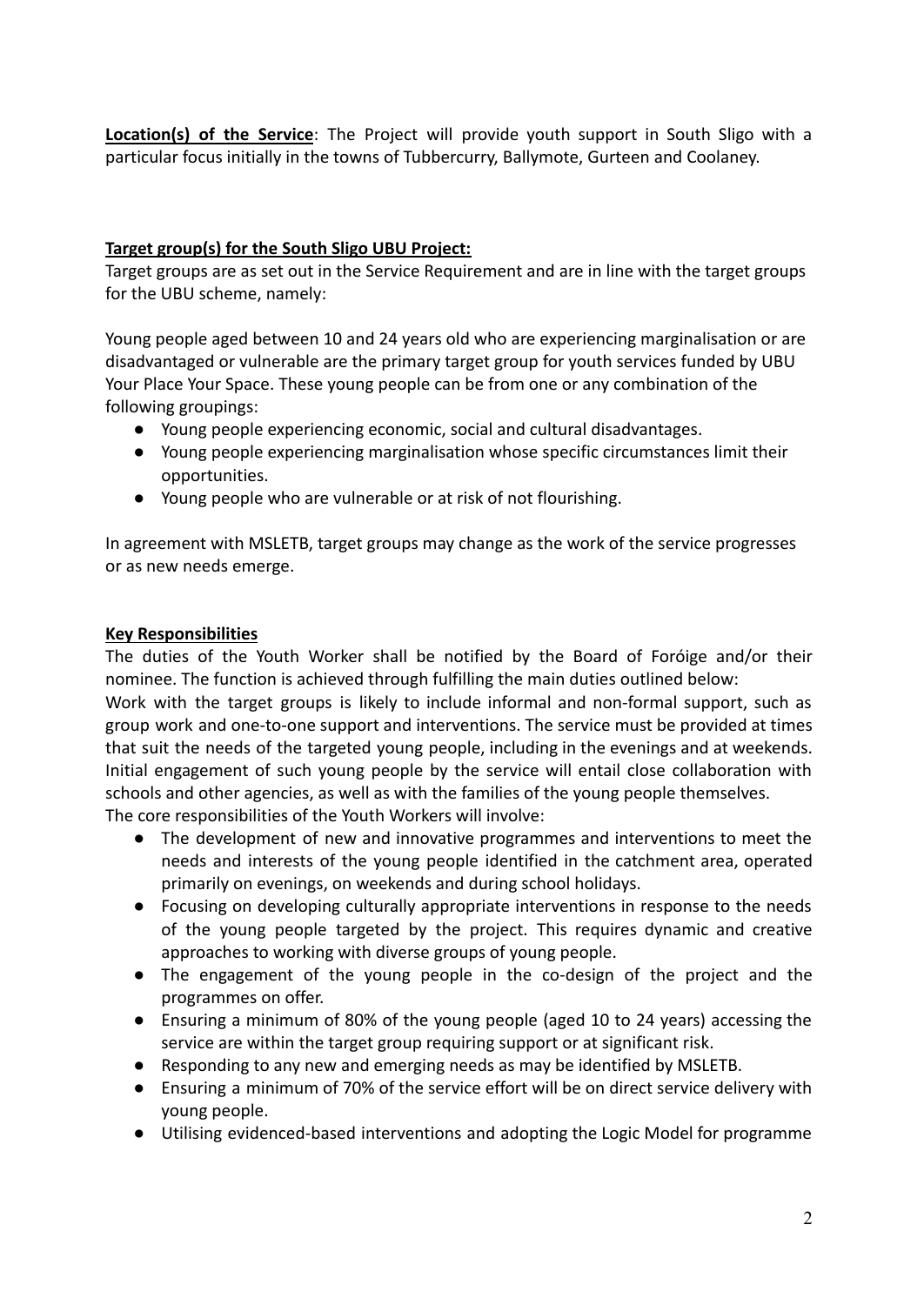planning.

- Giving priority to developing and enhancing interagency collaborations with other providers of services for young people operating in the identified area.
- Regularly evaluate the impact of the youth work interventions and evidence the improved outcomes for young people.
- Operating efficient office procedures, administration systems and complete reports.
- Participation in the UBU Performance Oversight and Engagement Framework.

# **Professional Qualifications and Experience: (***E) = Essential, (D) = Desirable*

- Education to Degree standard preferably in Youth Work / Culture / Drugs & Alcohol / Health Promotion Work (note: candidates with exceptional, relevant work experience may also be considered in lieu of degree qualifications) **(E)**
- A minimum of 1 year relevant full time work experience **(D)**
- Access to car and full driving licence **(E)**
- Paid or voluntary, experience working with young people **(D)**
- Experience in recruiting target group **(E)**
- Programme design experience **(E)**
- Experience in facilitating evidence based programmes **(D)**
- Experience of working with marginalised ethnic groups **(D)**
- Experience in facilitating tech space and/or other similar technologies **(D)**

### **Person Specification:** all **essential** requirements

- Ability to engage the target group.
- Good interpersonal skills, including ability to liaise with a wide range of contacts, build and maintain effective working relationships.
- Ability to be proactive, use own initiative and work effectively within a pressurised environment.
- Positive and flexible approach to the work.
- Good written communications and written skills, including ability to draft summary information and correspondence.
- Excellent computer skills, including Word processing, Excel, social media and Prezi/PowerPoint.

# **Requirements of Foróige staff:** all essential requirements

- Commitment to the purpose of Foróige and UBU Your Place Your Space and to work within the values, policies and procedures.
- To act consistently in a professional manner at all times.
- To participate in regular supervision with your line manager.
- Flexibility in relation to hours of work to meet the needs of the work. Work during unsocial hours will be required with interventions outside of school hours, afternoons and late evenings and regular weekends and school holidays.